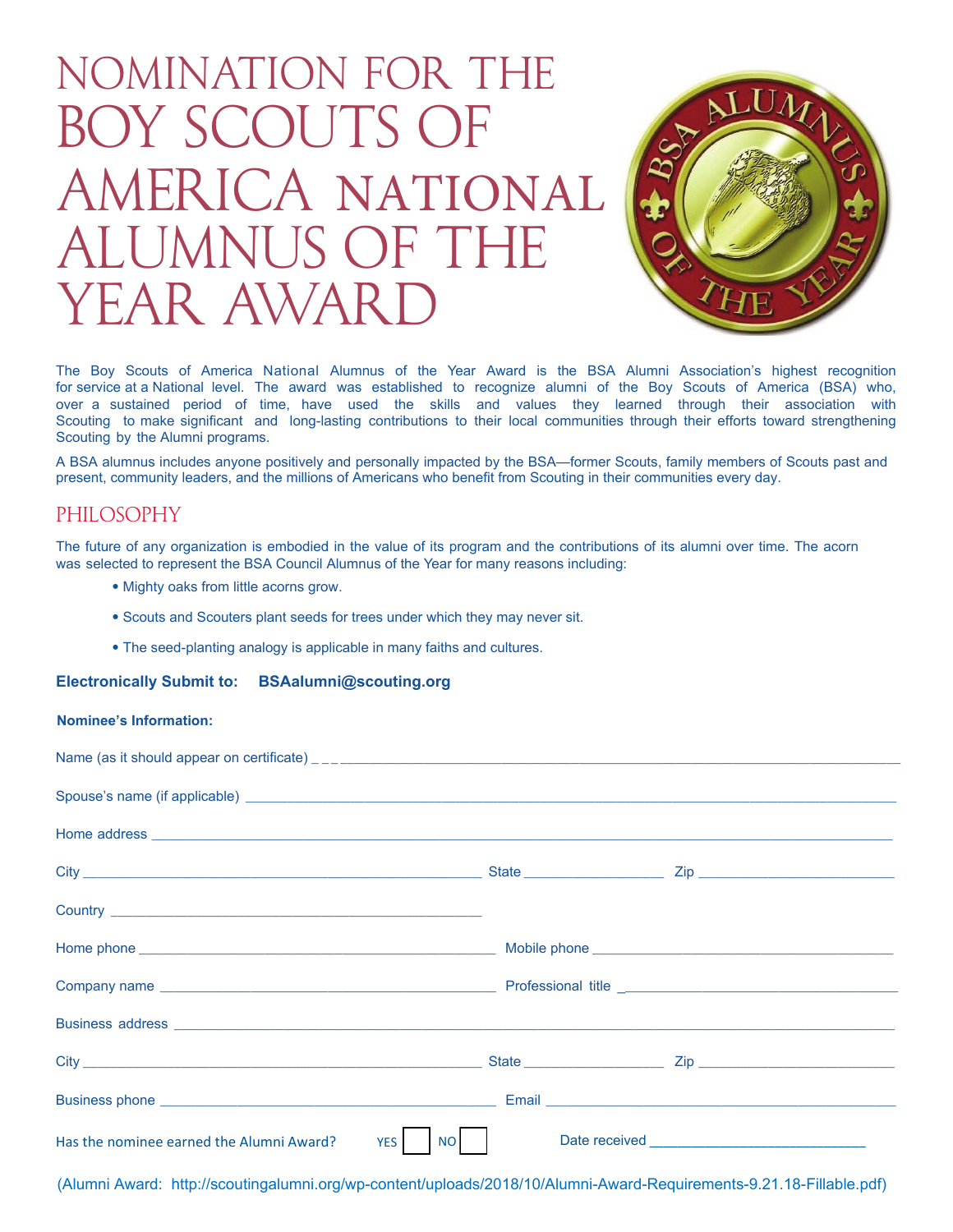#### **Nominator's Information:**

| Signature <b>contract and the contract of the contract of the contract of the contract of the contract of the contract of the contract of the contract of the contract of the contract of the contract of the contract of the co</b>                                                                                                                                                                                                                                                                                                                                                                                                                                |                                                                                                                                                                                                                                |
|---------------------------------------------------------------------------------------------------------------------------------------------------------------------------------------------------------------------------------------------------------------------------------------------------------------------------------------------------------------------------------------------------------------------------------------------------------------------------------------------------------------------------------------------------------------------------------------------------------------------------------------------------------------------|--------------------------------------------------------------------------------------------------------------------------------------------------------------------------------------------------------------------------------|
| <b>Criteria and Consideration for Selection</b>                                                                                                                                                                                                                                                                                                                                                                                                                                                                                                                                                                                                                     |                                                                                                                                                                                                                                |
| • The Nominee represents the National Service Territory                                                                                                                                                                                                                                                                                                                                                                                                                                                                                                                                                                                                             |                                                                                                                                                                                                                                |
|                                                                                                                                                                                                                                                                                                                                                                                                                                                                                                                                                                                                                                                                     |                                                                                                                                                                                                                                |
| . Nominee is an adult Scouting alumnus who meets the current membership standards of the BSA.                                                                                                                                                                                                                                                                                                                                                                                                                                                                                                                                                                       |                                                                                                                                                                                                                                |
| YES NO                                                                                                                                                                                                                                                                                                                                                                                                                                                                                                                                                                                                                                                              |                                                                                                                                                                                                                                |
|                                                                                                                                                                                                                                                                                                                                                                                                                                                                                                                                                                                                                                                                     | • Scout executive approval executive approval executive and the contract of the contract of the contract of the contract of the contract of the contract of the contract of the contract of the contract of the contract of th |
| <b>SCOUTING ALUMNI CONTIBUTIONS</b>                                                                                                                                                                                                                                                                                                                                                                                                                                                                                                                                                                                                                                 |                                                                                                                                                                                                                                |
| Please describe how the Nominee has contributed significantly to the promotion and/or advancement of the BSA at a National level<br>through Alumni efforts over a sustained period of time through word and/or deed. Include actives, leadership, and specific<br>accomplishments or impact on behalf of Scouting alumni. (Describe in 500 words or fewer.) Selection committees should weigh<br>$11.1 - 0.001 - 0.11 - 0.11 - 0.11 - 0.11 - 0.11 - 0.11 - 0.11 - 0.11 - 0.11 - 0.11 - 0.11 - 0.11 - 0.11 - 0.11 - 0.11 - 0.11 - 0.11 - 0.11 - 0.11 - 0.11 - 0.11 - 0.11 - 0.11 - 0.11 - 0.11 - 0.11 - 0.11 - 0.11 - 0.11 - 0.11 - 0.11 - 0.11 - 0.11 - 0.11 - 0.1$ |                                                                                                                                                                                                                                |

this 80% of the selection